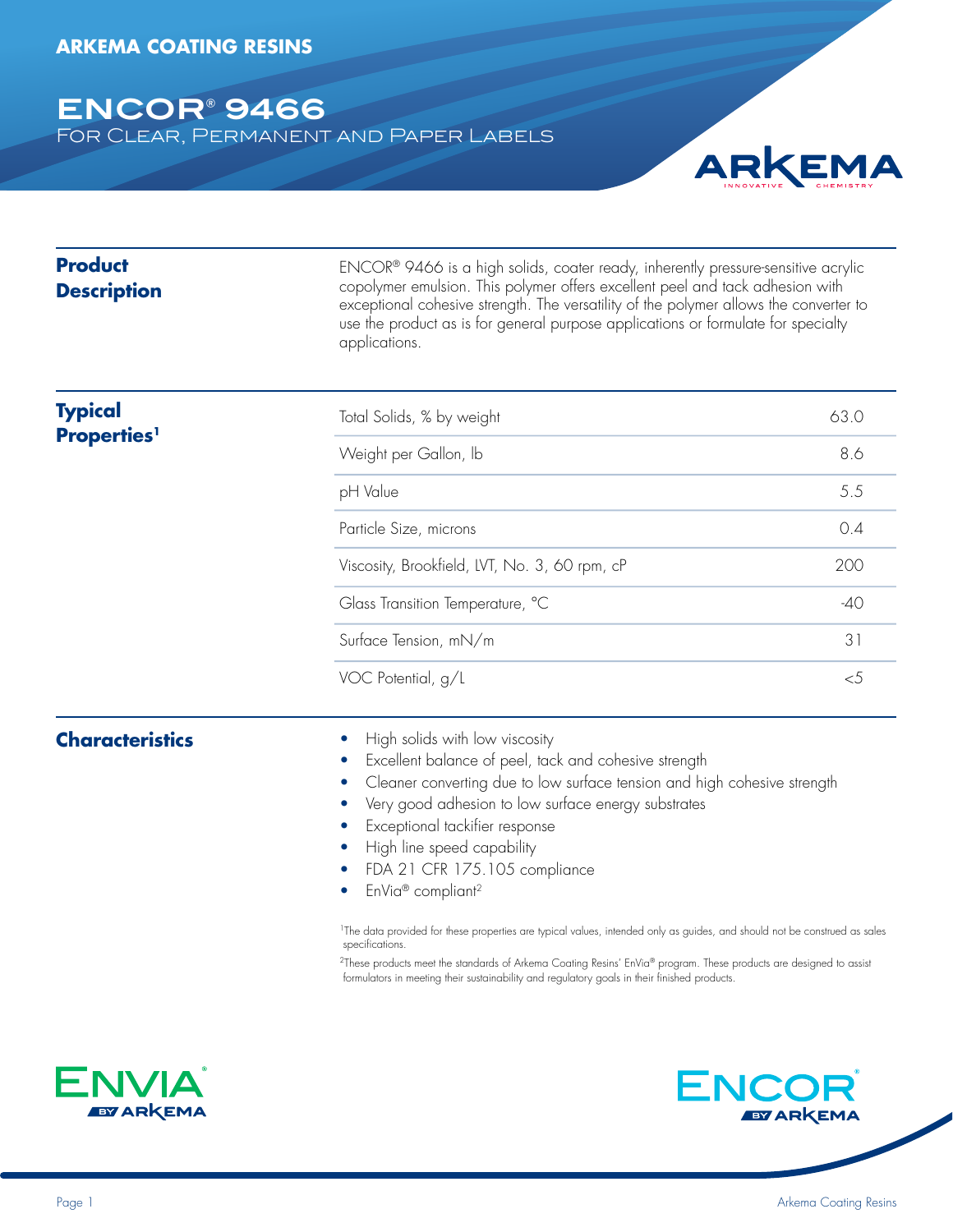|                                                              |                       | $T-TUICSIVG$               | <b>C-COLICSIVE</b> | $2 - 2$                   |          |                   |                   |
|--------------------------------------------------------------|-----------------------|----------------------------|--------------------|---------------------------|----------|-------------------|-------------------|
| <b>Test</b>                                                  | <b>ENCOR®</b><br>9466 | Snowtack <sup>®</sup> 765A |                    | Aquatac <sup>®</sup> 6025 |          |                   |                   |
|                                                              | (Neat)                | $20$ pt*                   | $30 \text{ pt}^*$  | $40 \text{ pt}^*$         | $20$ pt* | $30 \text{ pt}^*$ | $40 \text{ pt}^*$ |
| 180° Peel<br>(lbs/linear inch)                               |                       |                            |                    |                           |          |                   |                   |
| Stainless Steel:                                             |                       |                            |                    |                           |          |                   |                   |
| 30 min.                                                      | 3.0A                  | 5.6C                       | 5.5C               | 5.0C                      | 5.0 C    | 4.6 C             | 4.6 C             |
| 24 h                                                         | 3.7A                  | 5.6C                       | 5.5C               | 5.0C                      | 5.2C     | 4.5 C             | 4.8 C             |
| HDPE:                                                        |                       |                            |                    |                           |          |                   |                   |
| 30 min.                                                      | 1.0A                  | 2.5A                       | 2.7A               | 3.0C                      | 1.6A     | 2.2A              | 4.2 A             |
| 24 h                                                         | 1.2A                  | 3.7A                       | 3.0A               | 3.0C                      | 1.7A     | 2.2A              | 4.2 A             |
| <b>Loop Track</b><br>(lbs/inch <sup>2</sup> )                |                       |                            |                    |                           |          |                   |                   |
| Stainless Steel                                              | 3.2A                  | 5.2A                       | 5.2A               | 5.9 A                     | 4.6 A    | 5.4 A             | 6.0A              |
| <b>HDPE</b>                                                  | 1.6A                  | 2.5A                       | 2.5A               | 2.6A                      | 2.0A     | 2.5A              | 3.0A              |
| <b>Shear Adhesion</b><br>(hours, $1/2" \times 1/2"$ , 500 g) | >200                  | 8.9                        | 6.9                | 5.3                       | 14.0     | 4.4               | 2.2               |

| Test                                                         | <b>ENCOR®</b><br>9466 | Snowtack <sup>®</sup> 880G |          |          | Tacolyn <sup>®</sup> 1070 |                   |          |
|--------------------------------------------------------------|-----------------------|----------------------------|----------|----------|---------------------------|-------------------|----------|
|                                                              | (Neat)                | $20$ pt*                   | $30$ pt* | $40$ pt* | $20$ pt*                  | $30 \text{ pt}^*$ | $40$ pt* |
| 180° Peel<br>(lbs/linear inch)                               |                       |                            |          |          |                           |                   |          |
| Stainless Steel:                                             |                       |                            |          |          |                           |                   |          |
| 30 min.                                                      | 3.0A                  | 3.0A                       | 3.4A     | 4.0 A    | 3.7A                      | 3.7A              | 3.9 A    |
| 24 h                                                         | 3.7A                  | 3.5A                       | 3.7A     | 4.3 A    | 5.0 C                     | 4.8 C             | 4.7 C    |
| HDPE:                                                        |                       |                            |          |          |                           |                   |          |
| 30 min.                                                      | 1.0A                  | 1.7A                       | 2.5A     | 2.9A     | 2.4A                      | 2.3A              | 2.5A     |
| 24 h                                                         | 1.2A                  | 1.8A                       | 2.4A     | 2.5A     | 2.7A                      | 2.7A              | 3.2A     |
| <b>Loop Track</b><br>(lbs/inch <sup>2</sup> )                |                       |                            |          |          |                           |                   |          |
| Stainless Steel                                              | 3.2A                  | 3.0A                       | 3.7A     | 3.9A     | 5.6 A                     | 5.5A              | 6.0A     |
| <b>HDPE</b>                                                  | 1.6A                  | 2.3A                       | 2.5A     | 3.1A     | 2.5A                      | 2.4A              | 2.5Z     |
| <b>Shear Adhesion</b><br>(hours, $1/2" \times 1/2"$ , 500 g) | >200                  | 143                        | 85       | 29       | 24                        | 22                | 21       |

<sup>1</sup>The data provided for these properties are typical values, intended only as guides, and should not be construed as sales specifications. \*Per 100pt dry latex

# **ENCOR® 9466**

For Clear, Permanent and Paper Labels

ENCOR® 9466 latex offers excellent peel and tack adhesion with exceptional cohesive strength. Increased peel and tack can be achieved through formulating with resin dispersions.

The tackifier response of ENCOR® 9466 latex with commercially available products is listed below.

#### ENCOR® 9466 Tackifier Response<sup>1</sup>

#### **Tackifier Response**

Tested on 2-mil PET backing at a coat weight of 1.6 – 1.8 g/100 in2 , 73º F, 55% RH

#### Modes of Failure  $A = A$ dhesive  $C = C$ obesive  $Z = Z$ ippy

### **Formulating for Enhanced Performance**

**Predicting PSA performance and application space by mapping viscoelastic windows based on dynamic storage (G') and loss (G") moduli at bonding and debonding frequencies was proposed by Chang**3**. This methodology can be used to predict the performance of ENCOR® 9466 latex when formulated with specific tackifiers.**

Figure 1: Storage and Loss Modulus of ENCOR® 9466 measured over a frequency range of 0.01 to 100 rad/s at 25°C.



Figure 2: Viscoelastic windows of different Pressure Sensitive Adhesive types.

3Chang, E. P.; Viscoelastic Properties of Pressure-Sensitive Adhesives, *The Journal of Adhesion*, 1997, Vol. 60, pp. 233-248



A four quadrant classification system can be instituted to categorize PSA types based on their visco-elastic windows of application.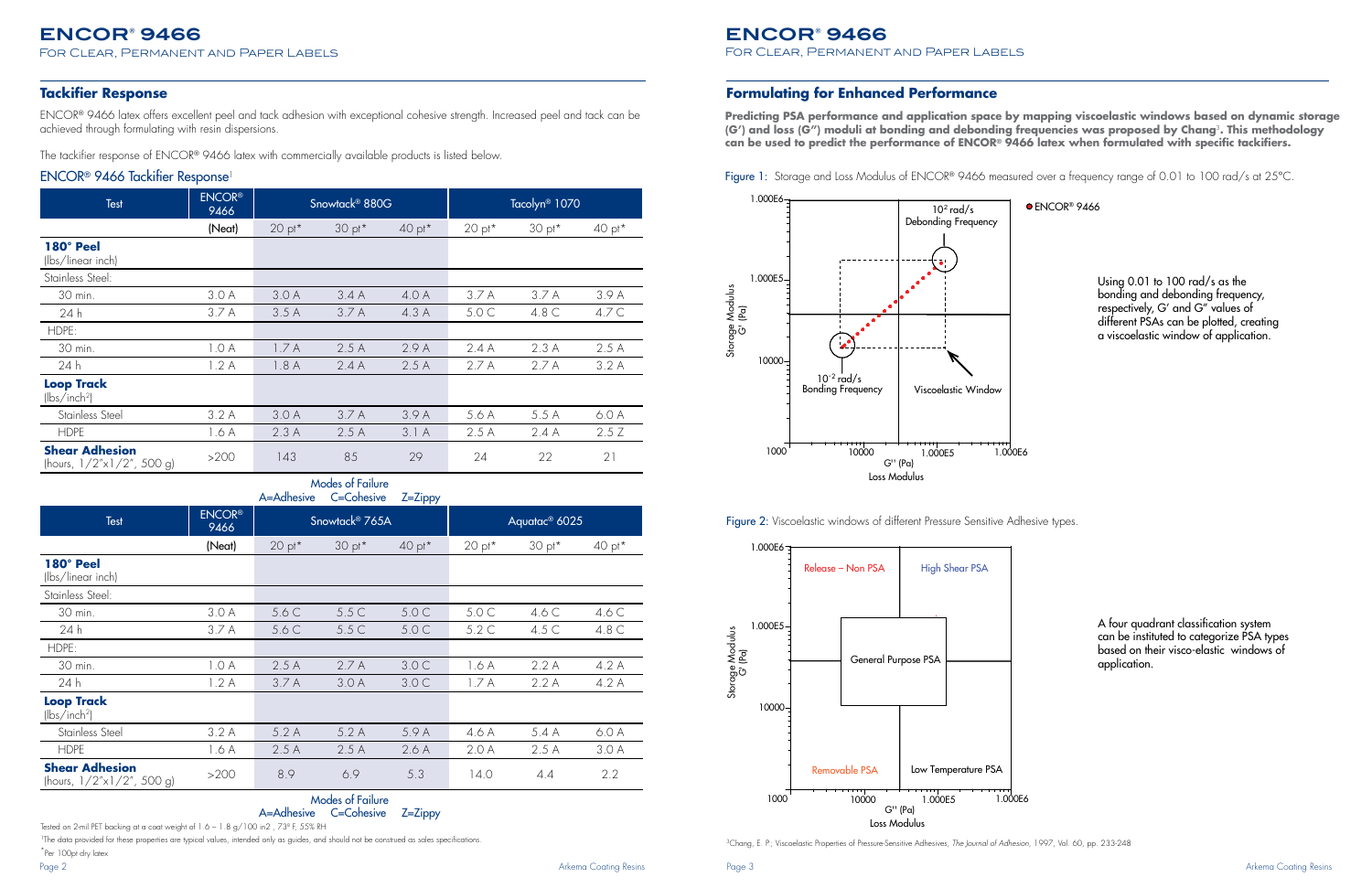Figure 3: The viscoelastic window for ENCOR® 9466 overlaps that of a general purpose PSA.

## **ENCOR® 9466**

For Clear, Permanent and Paper Labels

Figure 5: The viscoelastic window for ENCOR® 9466 blended with Snowtack® 724G.

- ENCOR<sup>®</sup> 9466
- ENCOR® 9466 + Snowtack® 724G





**Figure 4:** The viscoelastic window for  $\mathsf{ENCOR}^\circ$  9466 blended with Snowtack $^\circ$  880G.

● ENCOR<sup>®</sup> 9466 ENCOR® 9466 + Snowtack® 880G Loss Modulus

The addition of a low Tg tackifier such as Snowtack® 724G significantly improves the wet out and bonding strength of the adhesive. The result is a permanent PSA with excellent peel and tack on low surface energy substrates with increased performance at low application temperatures.



The addition of a high melting point tackifier such as Snowtack® 880G significantly increases the debonding or peel strength while having a minimal effect on cohesive strength. The result is a permanent PSA with excellent peel and tack while maintaining exceptional cohesive strength and convertibility.

#### **Starting Formulations**

| Permanent Paper or Filmic Label (Untackified) |                          |  |  |
|-----------------------------------------------|--------------------------|--|--|
| <b>Raw Material</b>                           | Dry Parts                |  |  |
| ENCOR® 9466                                   | 100                      |  |  |
| Water                                         | Adjust to coatings needs |  |  |
|                                               |                          |  |  |

| <b>Raw Material</b> | <b>Dry Parts</b>        |
|---------------------|-------------------------|
| ENCOR® 9466         | 100                     |
| Snowtack® 880G      | 30                      |
| Water               | Adjust to coating needs |

## Permanent Paper or Filmic Label (Tackified)

| <b>Raw Material</b> | <b>Dry Parts</b>        |
|---------------------|-------------------------|
| ENCOR® 9466         | 100                     |
| Tacolyn® 1070       | 20                      |
| Water               | Adjust to coating needs |

| <b>Raw Material</b> | Dry Parts               |
|---------------------|-------------------------|
| ENCOR® 9466         | 100                     |
| Snowtack® 724G      | 30                      |
| Water               | Adjust to coating needs |

#### Low-Temperature Label